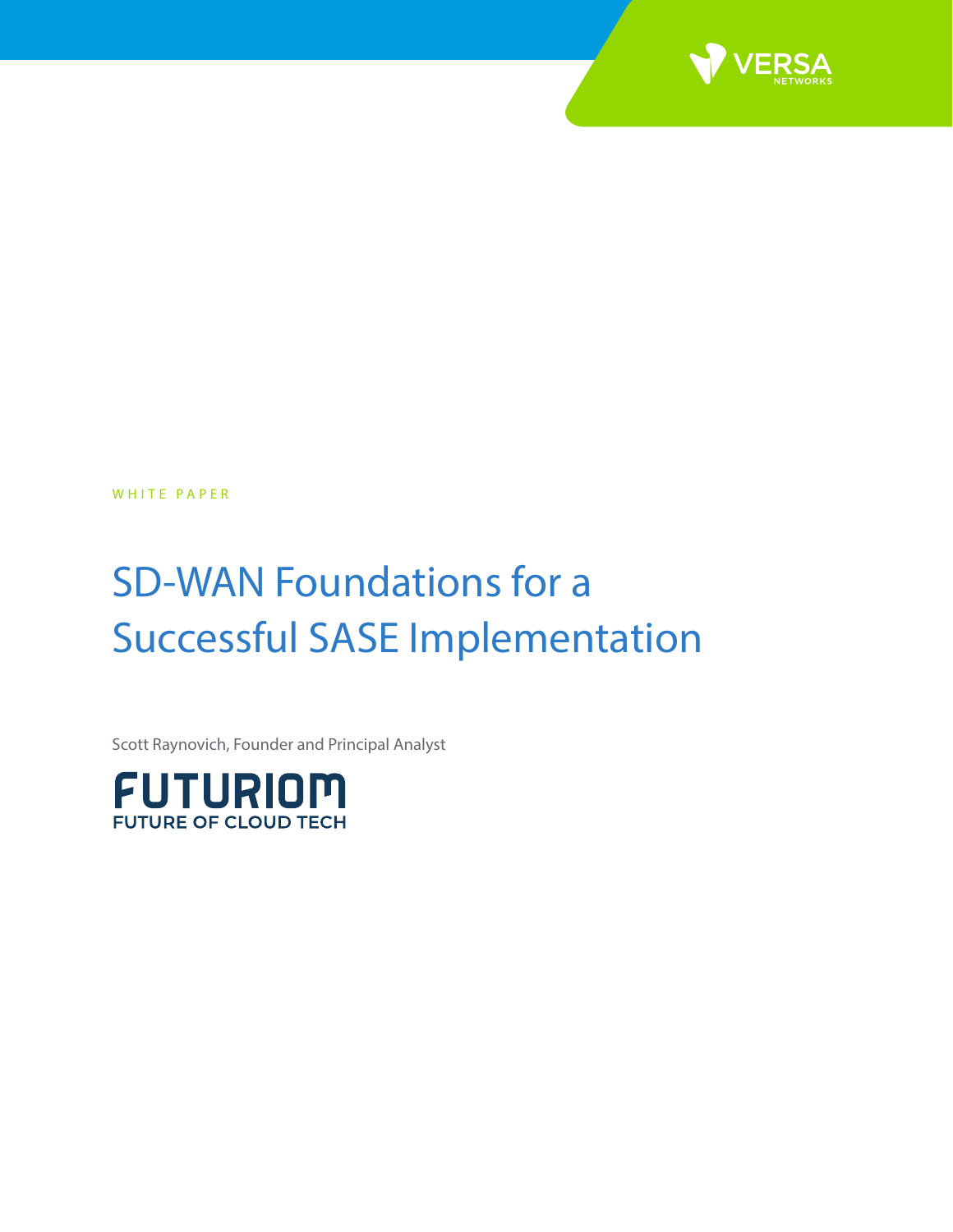# I. An Introduction to SASE

Secure access service edge (SASE) is a concept initiated by analyst research firm Gartner Inc. in 2019 as part of the technology "hype cycle." Recently, SASE has been embraced by the customer and vendor community more readily to solve a variety of modern networking and security challenges.

Enterprises and service providers are hungry for new models for deploying enterprise, branch, and cloud-based security services because of the growing threats and gaps. As we'll explain, software-defined wide-area networking (SD-WAN) is closely related to SASE because it helps SASE implementation run faster and more securely. SD-WAN and SASE work best when the services and products are conceived, built, and delivered as an integrated solution.

Security functions and services go hand-and-hand with modern networking technologies such as SD-WAN. Both depend on advanced packet inspection services, application-layer control, and granular visibility. A tightly coupled SASE and SD-WAN strategy provides an end-to-end, software-based networking platform that provides security and visibility of all applications on the network.

# What Exactly Is SASE?

SASE does not apply to one specific product or feature. It describes a strategic approach to implementing security services that can be used to protect against different types of vulnerabilities and security challenges. That approach is appealing to organizations looking to build a unified security strategy that can be rapidly augmented with a variety of security functions built on a single platform and integrated into the network, from end to end.

Many of the security functions included in SASE existed before the term emerged, but SASE relies on the increased need to integrate security technologies with networking. To deliver superior performance for SASE, enterprise customers and service providers will need a robust SD-WAN platform to ensure that SASE services can run better, faster, and more securely.

A sound SASE architecture puts packet process and inspection at the core of the network and then integrates a variety of cybersecurity applications to help process, analyze, and automate responses to this networking data. By integrating all these functions on a single-pass platform, the network can protect all users, devices, and applications with one software architecture.

How does it work? In the case of Versa, a single operating system (VOS) is used, providing software that can be consumed in the cloud or by any device on the network. As packets pass through the network, they get inspected only once – rather than several times as in the case of using third-party cybersecurity functions in the cloud. This approach can have many benefits, including:

- Centralized management and control
- Minimized processing overhead
- Better throughput and lower latency
- Stronger security by reducing vulnerabilities from edge to cloud
- Lower operational costs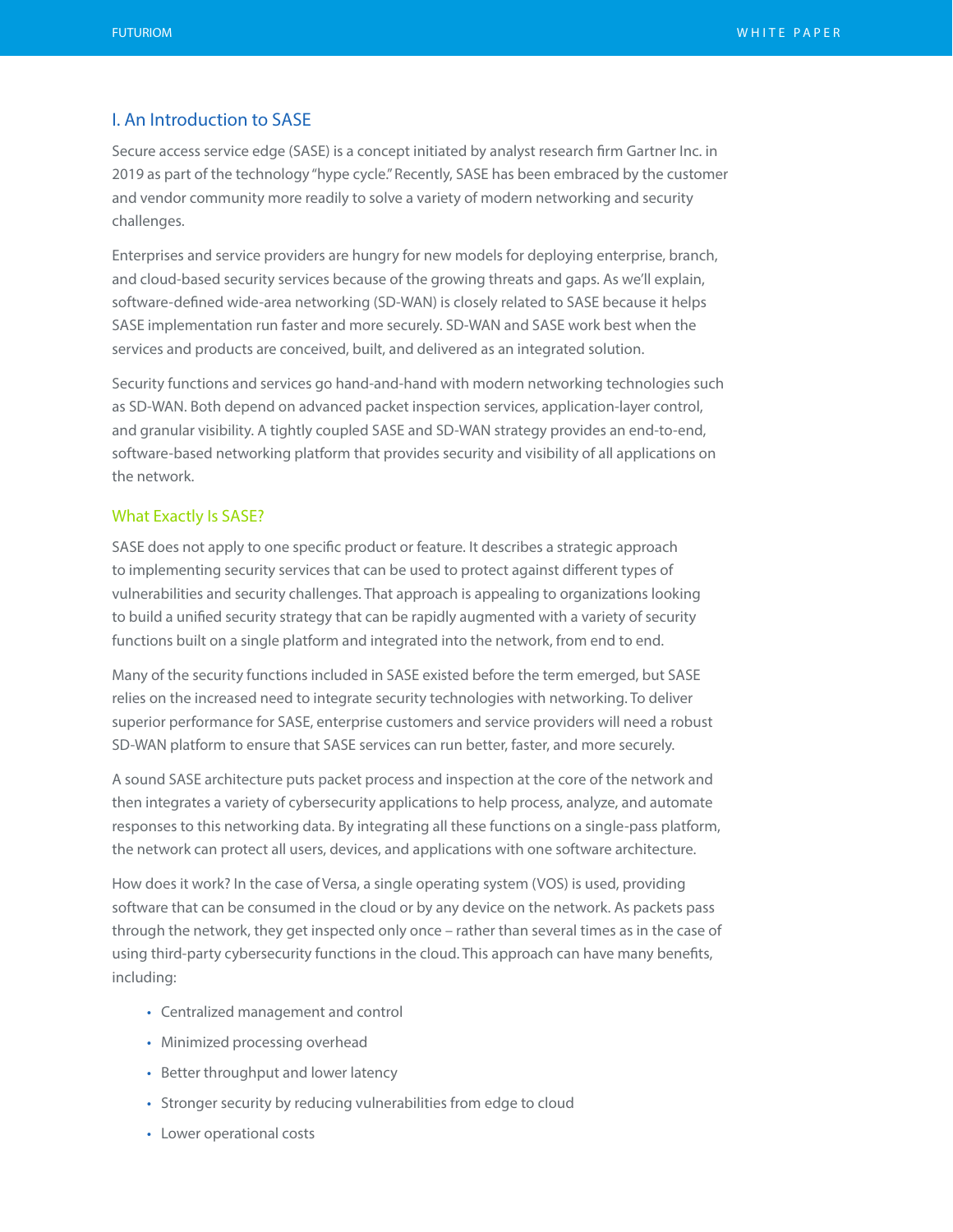One of the key benefits for security operations is lowering the number of software components, appliances, and third-party services that need to be managed. Under one management console, an IT practitioner should be able to add and see any networking or security function to protect all of the devices, users, and applications within the organization. Some of the key networking and security services that should be included in SASE architecture are:

SD-WAN: SD-WAN builds an abstracted, virtualized networking overlay that can be centrally controlled and orchestrated. It has the advantage of delivering applicationlevel intelligence for routing, securing network communications over public Internet and cloud, and leveraging a variety of WAN connectivity including MPLS, LTE, and broadband internet services.

Cloud Access Security Broker (CASB): A CASB is a type of firewall that enables organizations to build security policies about how users reach and use services outside of the organization, such as cloud services. A CASB can also include many firewall services, such as identifying malware and preventing it from entering the network.

Zero Trust Network Access (ZTNA): ZTNA employs the concept of zero trust – which means that no connection can be trusted – to use several elements of context and application-aware authentication for applications and users accessing a network.

Secure Web Gateway (SWG): A secure Web gateway (SWG) protects users and organizations from Web-based threats, as well as enforcing policies for access to the Web. Often the SWG will be implemented as a proxy service that shields end users from harmful content on the Web.

Firewall-as-a-Service (FWaaS): FWaaS is a firewall solution delivered as a cloud-based service. It typically includes functions such as Web filtering, advanced threat protection (ATP), intrusion prevention system (IPS), and Domain Name System (DNS) security.

The major challenge for cybersecurity practitioners today is integration of security, not the lack of functions available. Some of the security operations folks we have spoken to have explained that they would prefer to have a better set of well-integrated cybersecurity tools to avoid the headaches of tool sprawl. By integrating these cybersecurity tools, you can overcome many security challenges such as lack of visibility and control into your users and devices.

# II. What Is SD-WAN?

SD-WAN technology is one of the most transformative enterprise technologies to emerge in the past ten years. It simplifies management of networking infrastructure by enabling the management of the network using overlays which abstract networking functions into software.

Because SD-WAN uses programmable approach to interact with hardware, the networking can be managed and controlled easily, avoiding costly "truck rolls" to configure equipment and enabling automated updates using elements such as templates and policy orchestration across the entire network. In addition, the use of SD-WAN technology can increase the visibility, performance, and security of the networks through application-layer control and monitoring.

A key benefit of SD-WAN is that it can simplify the management of branch network and security equipment using standardized, commercial off-the-shelf (COTS) hardware with software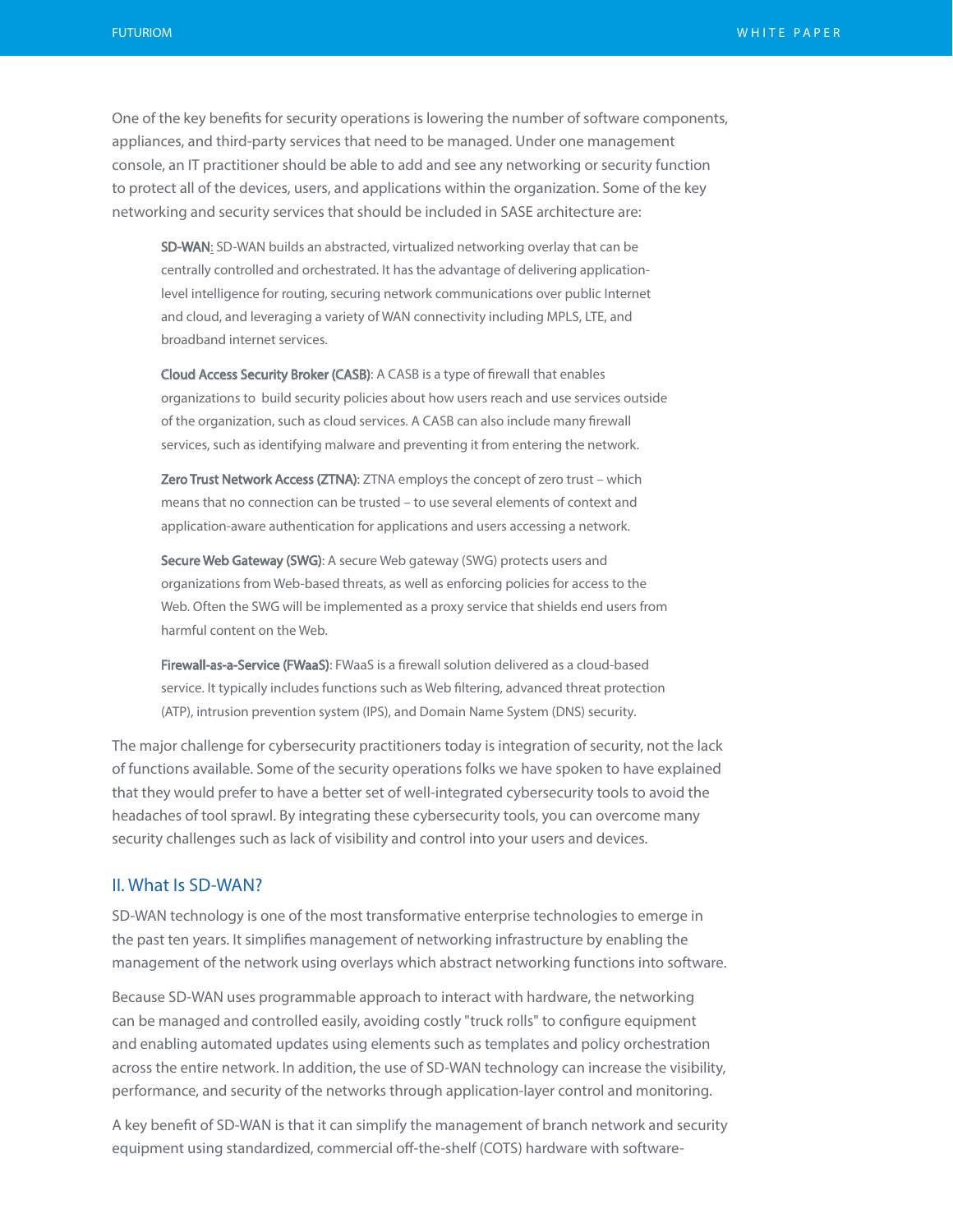based management to simplify operations, lower costs, and provide greater control of the orchestration, monitoring, and visibility of WAN infrastructure.

# How SD-WAN Can Improve Infrastructure Management

In the past, the traditional networking infrastructure was built with an "add a box" mentality, with new boxes added for discrete functions -- for example, a new box for a load balancer, packet filter, or a firewall. Because SD-WAN leverages scalable, COTS hardware, the same hardware can be used for many different functions, which can be added and managed using software modules.

The SD-WAN approach limits hardware sprawl, complexity, and lock-in to specific proprietary applications that can bring unnecessary cost and complexity to an organization. The SD-WAN approach enables IT and network managers to add applications and services with an automated and programmable cloud-native platform.

Another big advantage of SD-WAN is that by building secure networking overlays, it has the flexibility to use a variety of networking infrastructure – including the Internet, private MPLS networks, mobile networks, or even cloud networking infrastructure. SD-WAN can also be used to enable multi-cloud networking by routing applications to the closest cloud gateways or PoPs. These networking and multi-cloud connectivity options can be seen in the diagram below:



#### Source: Versa Networks

This flexible approach means that SD-WAN deployments can be used to manage networking connectivity to branch offices, in multiple clouds, or at private datacenters – all by using the same hardware and management. By combining SD-WAN with SASE services, a wide range of network and security functions can be managed from a single platform allowing for better administrative control.

# III. Infrastructure Security Challenges

Why should you be considering a more integrated networking strategy? With the expansion of devices, applications, and security threats, it is more important than ever to have the most pervasive and operationally efficient cybersecurity strategy.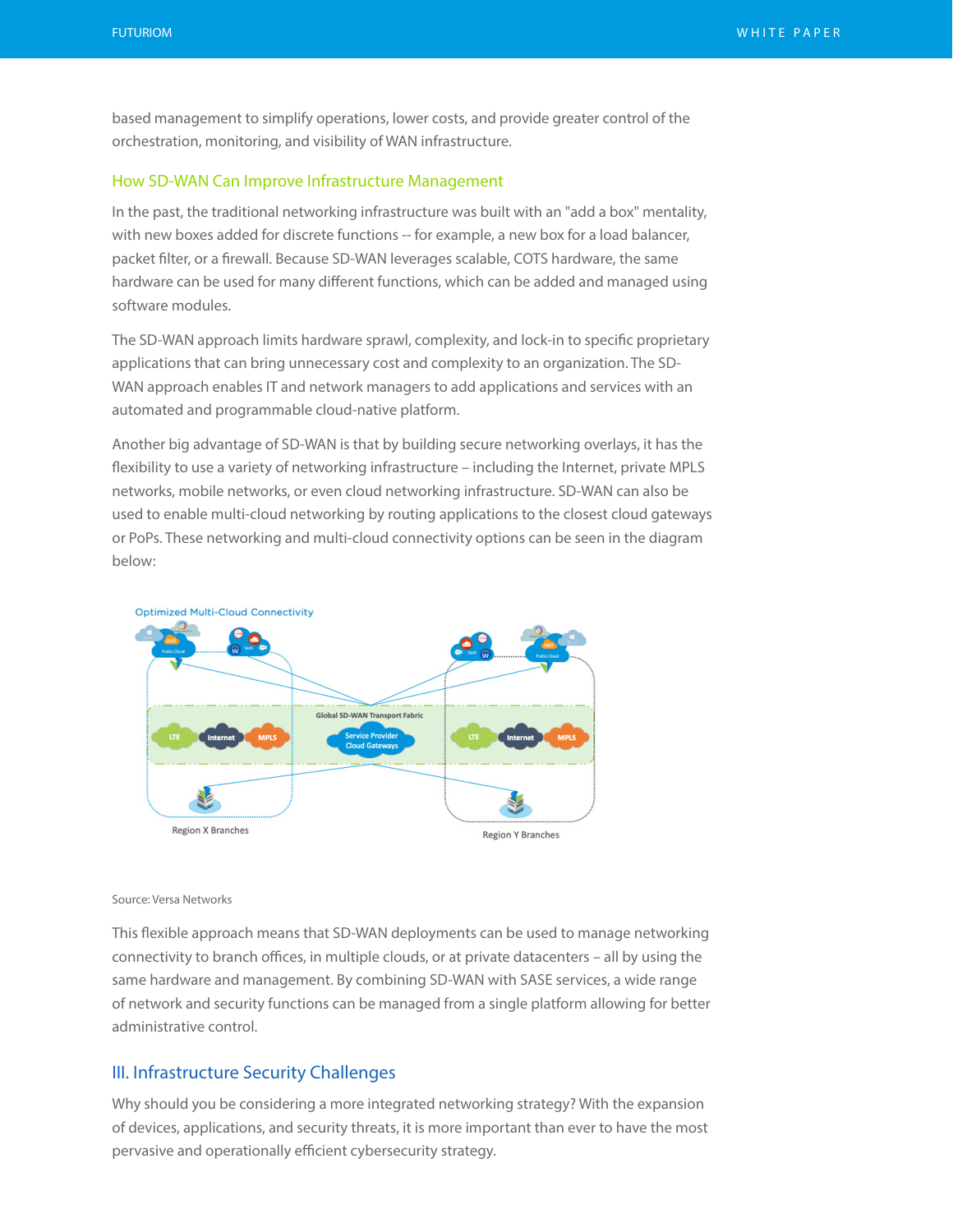The ubiquitous availability of mobile devices, high-speed connectivity, and cloud-based services has permanently altered how and where people connect to networks, and these advances have introduced numerous security concerns. At the same time, applications have become fully distributed and connected to the cloud as well as the Internet.

Networks need to dynamically connect an evolving mix of users, devices, and applications in any physical location – and provide zero-trust security as part of this connection.

# Traditional Networking Architecture Challenges

Enterprise IT architectural decisions no longer revolve around computing and storage resources residing in fixed, on-premises datacenters. With the movement toward the cloud, traditional networking and security approaches need a rethinking, and this has led to a serious rethinking of the value and utility of deploying proprietary on-premises networking and security tools. These tools need to be integrated with the cloud, using the broad-based data resources of application programming interfaces (APIs) and data to drive telemetry and analytics. Visibility of the entire network and applications has become more important than ever.

Traditional networking equipment and architectures were built for another era where client/ server networking and compute infrastructure that was designed for when employees would physically come onsite to work. The network design was typically a hub and spoke, which routes all traffic back to a centralized location. In the hub-and-spoke architecture, all traffic inspection, application-level quality-of-service, and cybersecurity decisions are made in the central datacenter. This model is inefficient in a world where users are coming from anywhere in the world and leveraging different cloud services and mobile devices. Traffic needs to be able to have a direct connection to the Internet or to a cloud service and shouldn't require a costly and risky backhaul to the datacenter.

Additional challenges to legacy architecture include:

- Organizations must design a networking and security architecture that can protect traditional enterprise networks, branches, as well as private and third-party cloud connections.
- The security architecture should include provisions for processing packets on local devices in addition to cloud networks and at distributed points of presence (PoPs) around the world.
- IT administrators need to have full visibility of application usage and how to best connect users and devices to applications both inside and outside of the organization (Web, cloud) in a secure manner.

By integrating SD-WAN into a SASE framework, managers can change the game by driving operational simplicity for connecting devices, users, and applications to cloud computing and Internet environments.

# IT Security Challenges

IT Security has always been top of mind for those building and managing IT networks, according to primary research from independent research firm Futuriom. For example, in the Futuriom 2022 SD-WAN Managed Services Survey, which targeted 120 director-level and above managers of networking services, security was deemed the key differentiator in an SD-WAN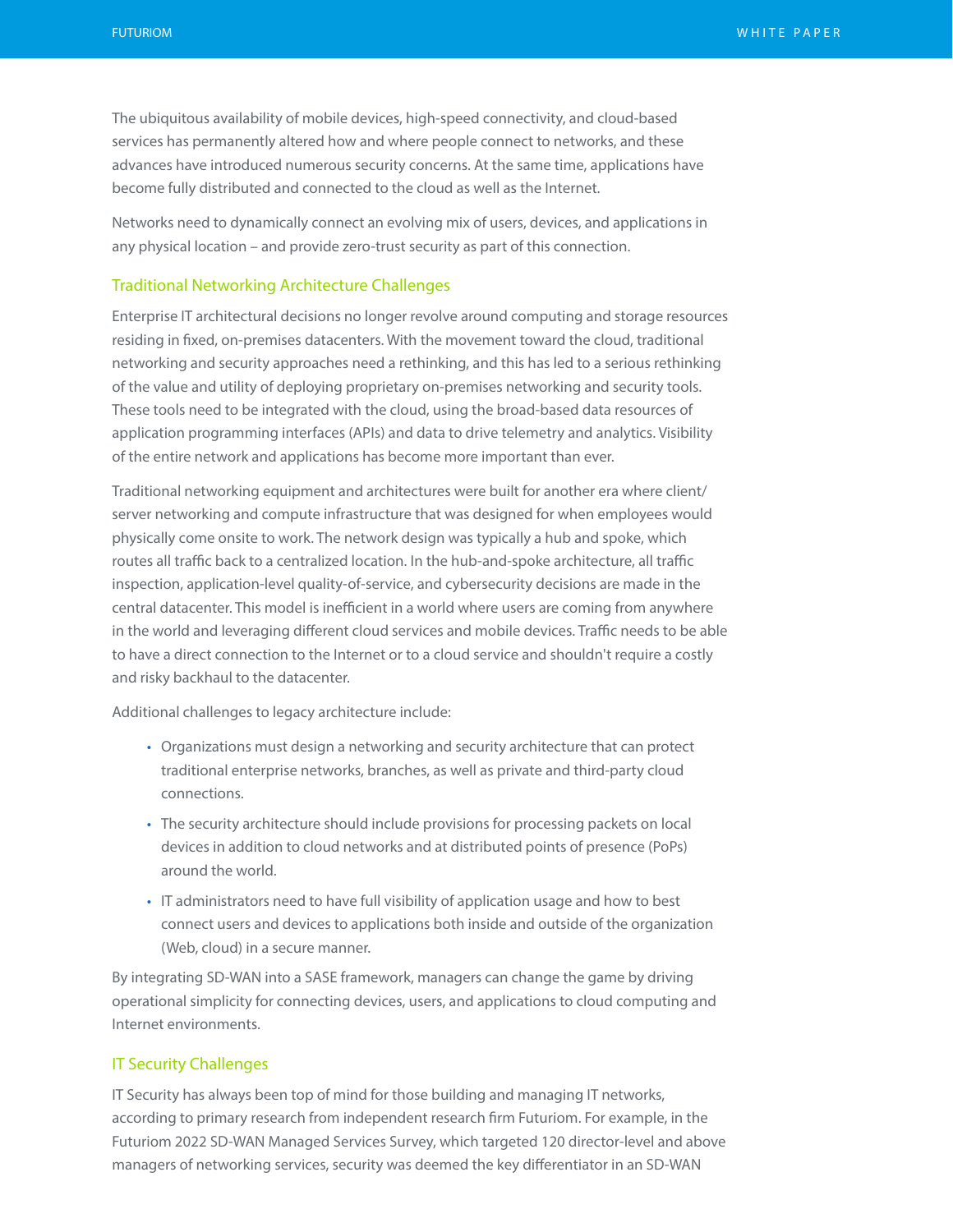#### service by 67% of the respondents.



Cyber-attacks are on the rise, adding pressure to IT staff to maintain a secure environment. Here are some of the main challenges to solving cybersecurity:

- Attack vectors consistently increasing: Mobile, hybrid work, cloud services, and APIs present many security risks.
- Staffing: The cybersecurity industry is under-staffed, and companies are under immense pressure to secure networks with limited resources.
- With thousands of cybersecurity tools to evaluate and manage, cybersecurity professionals have a difficult time learning these new tools and managing them effectively.
- Lack of automation: A typical cybersecurity monitoring system generates thousands of alerts per day at most major organizations. Without automation, it is impossible to manually track all the alerts.

In the end, cybersecurity comes down to visibility, control, and automation for maintaining strong network and cloud security hygiene. An integrated SD-WAN and SASE solution can build these features directly into the networking platform, building security into the existing infrastructure for any environment: traditional enterprise, cloud, or hybrid cloud.

# IV. Needs for Application Usage and Visibility

The move to the cloud has introduced new demands for networking technology, requiring a more modern, software-driven approach that can adapt to applications running in many different places.

To deliver the best secure networking experience, the network needs to have a detailed understanding of how to handle high-bandwidth applications – ranging from video, unified communications, real-time IoT, software-as-a-service (SaaS), and many others. New applications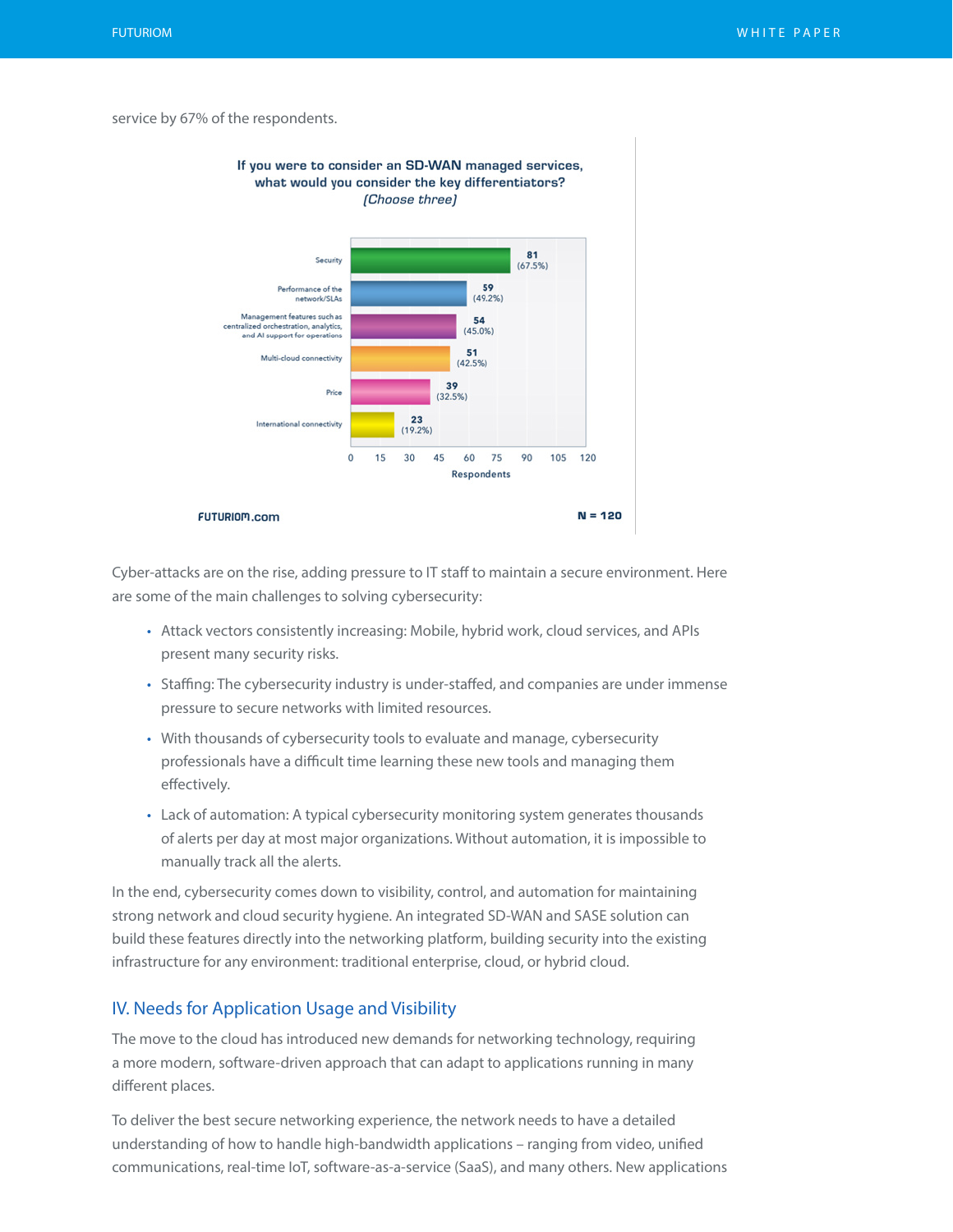and usage needs have changed the requirements that many organizations are putting in place for their network infrastructure.

# Application Visibility and Monitoring

SD-WAN provides packet-level visibility and security for applications running anywhere on the network: whether in the cloud, at the edge, or on-premises. To monitor and prioritize applications, traditional networking solutions have required a complex array of specialized hardware, software, and monitoring tools that need to be installed and managed separately. In addition, devices such as taps or monitoring devices were needed to gain visibility into the network, putting a tax on network operations.

The movement toward the cloud has led to a rethinking of traditional networking and security approaches, which often rely on proprietary on-premises networking hardware and security tools. These tools need to be more integrated with the cloud, using broad-based data resources of APIs and data to drive telemetry and analytics. Integrated SD-WAN and SASE platforms can build application-level visibility and security into the network without expensive add-on solutions or devices.

# WFH and Hybrid Security Challenges

One of the biggest changes in the past five years has been the shift to hybrid work and mobility, accelerated by the COVID-19 pandemic. Businesses realized that employees could be productive in non-office environments, and employees realized there was more convenience in having a flexibility work location.

The challenges of catering to Work from Home (WFH) and hybrid environments are not limited to supporting demanding applications. Another key need is security. Digital workers accessing corporate environments or sending sensitive data must operate on a secure network that can segment work traffic. Virtual Private Networks (VPN) have been employed over time to secure connections across the Internet or from remote locations. However, VPNs are sometimes cumbersome to install and require the user's attention and cooperation. Modern, softwarebased security architectures such as ZTNA, which can be built into a SASE platform, assume that all connections are potentially hostile and build automated security into the network, deciding who and what can access a specific application using sophisticated authentication techniques based on identity and applications patterns.

SD-WAN and SASE solutions can be used to solve these problems from both a ZTNA and applications segmentation approach. With full applications visibility, the network can assign security policies as well as monitor for anomalies or high-risk activities. High-demand applications such as UC and video can be segmented on the network to be delivered the appropriate number of resources and security.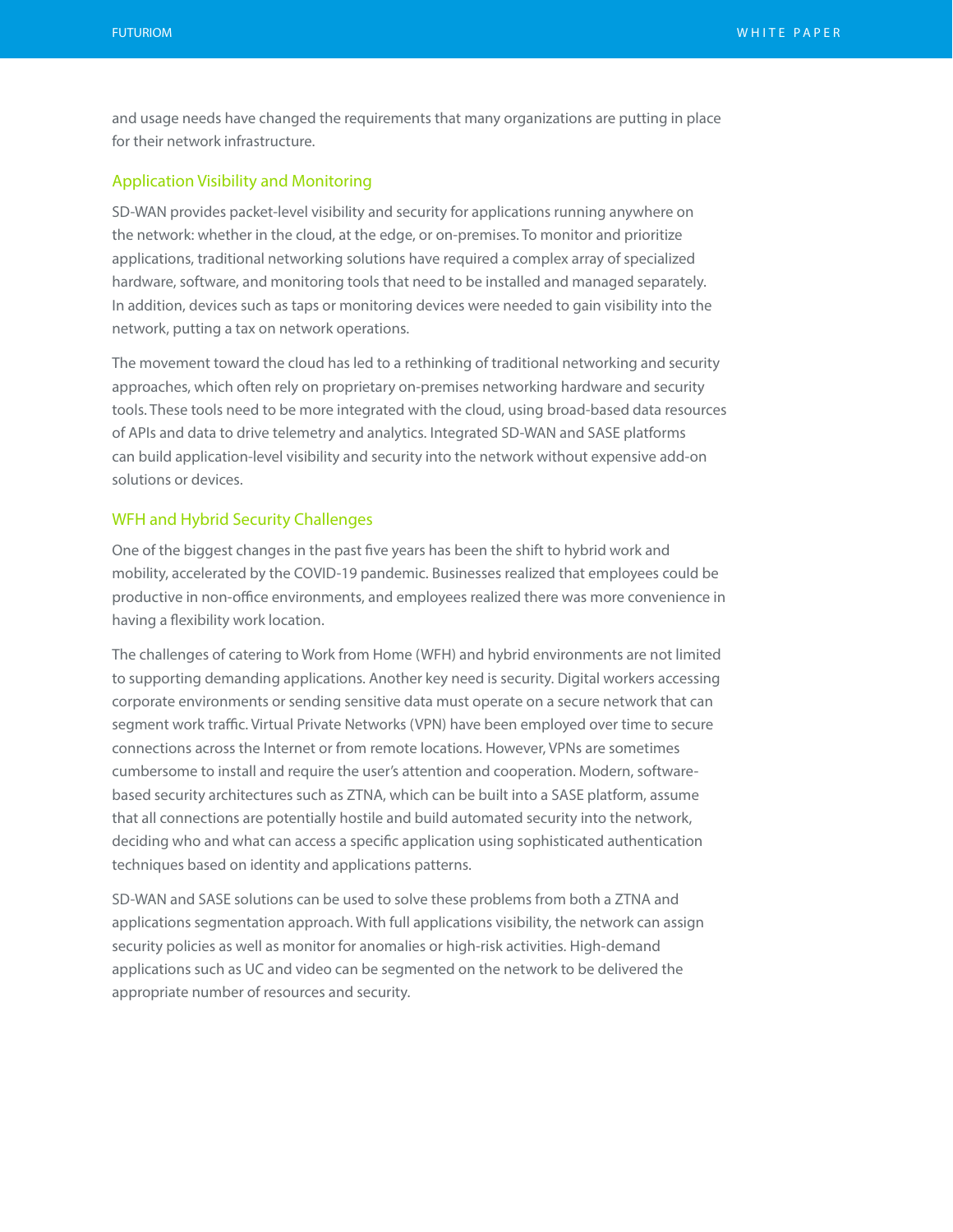# High-Usage Cloud Applications

Remote communications and cloud services have also changed the demands on networks. They have increased the need for more bandwidth to support high-bandwidth apps such as videoconferencing, unified communications, VOIP, and other real-time data streaming apps.

The modern network needs to be built to prioritize real-time applications on the network. In addition, when workers are using home networks, the network needs the capability to segment higher priority work traffic and route it to destination in the most efficient and secure manner possible.

# V. Building Unified SASE Services

Over time, many of the SASE security functions have been developed as standalone functions delivered either as software products or cloud services. However, to achieve true visibility and control, organizations need to adopt a unified platform for all their SASE services so that they can achieve both optimal network performance and strong security hygiene.

Some of the key security functions and capabilities that are already associated with SASE include SD-WAN, SWGs, CASBs, FWaaS, and ZTNA. All these technologies are merging under a common policy management and security umbrella that supports secure connectivity between endpoints and physical locations or branches.

Many organizations are currently overwhelmed by the number and complexity of security services, which is why a unified SASE platform will be important to solving these problems. Most large, distributed networks have complicated security architectures. IT managers need to decide where to implement and place corporate security functions. For example, are separate security appliances needed at different branch locations? Should all traffic be routed back to the datacenter for inspection (often referred to as backhauling or hairpinning)? IT managers also need to implement the model of least privilege (which states that users should only have the minimal access rights to perform their duties) when setting access policies to remote users and contractors. When used effectively as an integrated platform, a unified SASE platform can help mitigate these challenges.

In short, unified SASE should provide enterprise-wide, consistent policy regarding access control, network security, cloud security, data protection, and more for all users and devices. A unified SASE architecture allows for flexible and scalable networks for managing and delivering security applications.

# Why ZTNA and CASB Require SD-WAN Connectivity

Zero-trust security principles are part of the key goals for many SASE implementations. This has given rise to ZTNA products, which are designed to deliver secure, trusted connections to network users using a zero-trust security posture.

Zero trust, in general, is an approach to security that includes the following approaches: All connection or network requests should be considered potentially hostile; approved access should be restricted, with connections being set up based on a policy of least-privilege access; and any connections made should be continuously monitored and authorization reassessed as appropriate.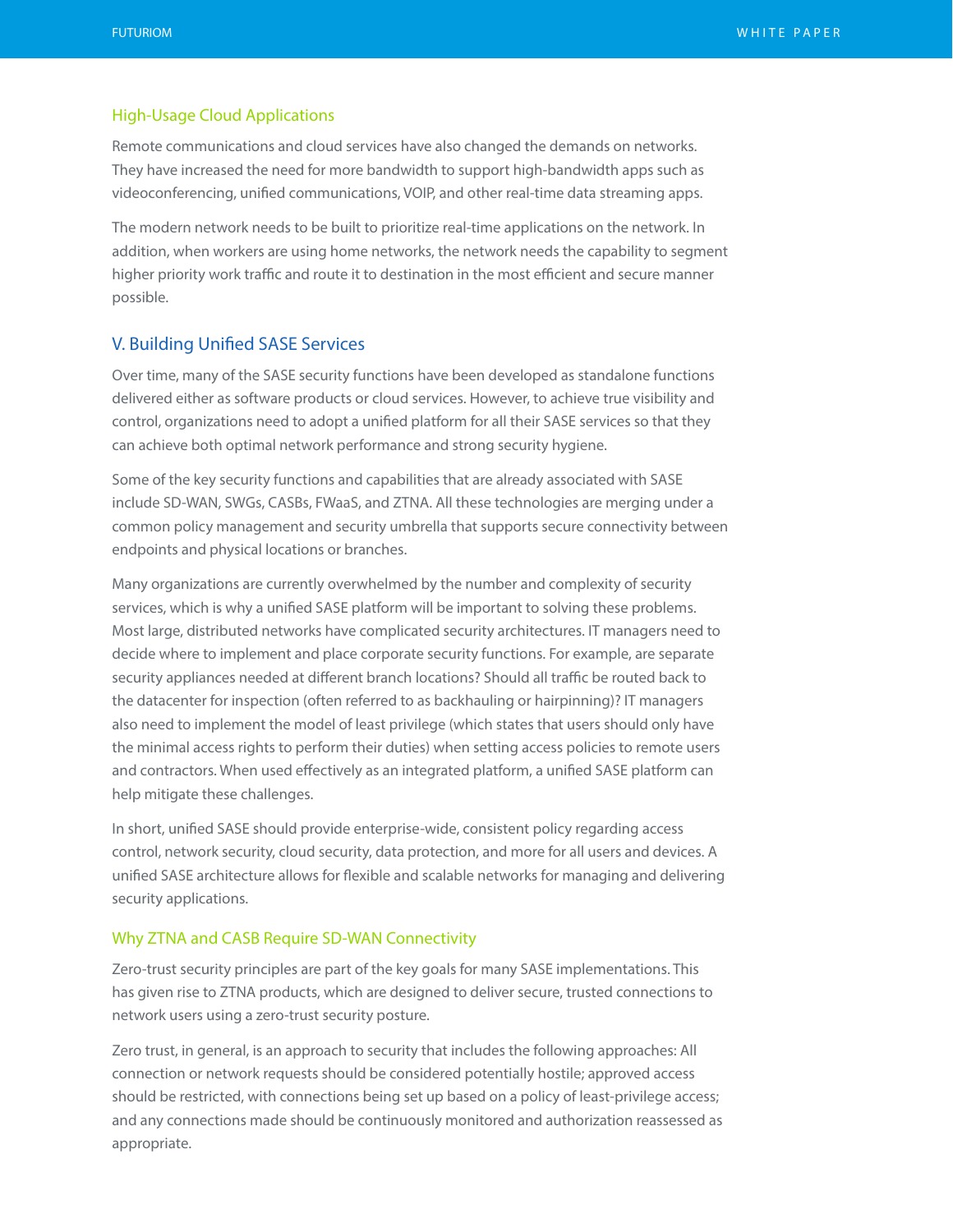CASB is another security function designed to implement automated security policy enforcement by inspecting applications traffic and enforcing the policy for connections and data between a network and cloud services. CASB is often combined with other security functions such as Web application firewall (WAF). One function of a CASB solution is to identify high-risk applications running in the cloud and enforce the appropriate security access controls. CASB products can also use analytics functions to identify abnormal behavior and potential attack risks or data breaches in the cloud.

Why would functions such as ZTNA or CASB work better when integrated with SD-WAN? SD-WAN is a powerful network management tool that can manage both network and security policies – allowing for seamless interoperability between zero-trust policies and cloud data security policies. In addition, SD-WAN is actively monitoring all traffic data for which CASB and zero-trust policies can be enforced and analyzed.

An integrated SD-WAN product can monitor and control all network and applications traffic, connecting enterprise networks, cloud services, and hybrid networks. Because ZTNA and CASB require detailed understanding of applications traffic and policy, integrating these functions with SD-WAN can leverage an SD-WAN's understanding of the entire network to better enforce ZTNA and CASB policies. In addition, SD-WAN orchestration and automation can deliver ZTNA and CASB functions automatically to every user in a consistent and seamless manner.

#### How Does SD-WAN Improve Security for All SASE Services?

Implementing SD-WAN with SASE can improve the overall security and performance of the network by integrating functions in a single-pass architecture. As discussed, SD-WAN, CASB, and ZTNA services all require network access and applications data to make decisions about secure access.

Some of the key goals of implementing these network security functions include the following:

- Managing all network and security functions in one centralized location
- Improving performance of applications in the network
- Ensuring reliability of the data transfer within the network
- Reducing security risks and overhead by continuously monitoring traffic and applications
- Minimizing the processing overhead of examining packets for security and networking decisions
- Gaining visibility into users, devices, and applications
- Improving operations through more efficient IT management

A fully integrated implementation of SASE anchored on SD-WAN can address all these issues at once, providing centralized networking and security management and deep analytics. SASE anchored on SD-WAN provides more efficiency from both a management and a network performance perspective, as policy decisions can be made by examining traffic once, rather than by sending it across the network to multiple different services. By inspecting the traffic once and performing any necessary security and networking functions, an organization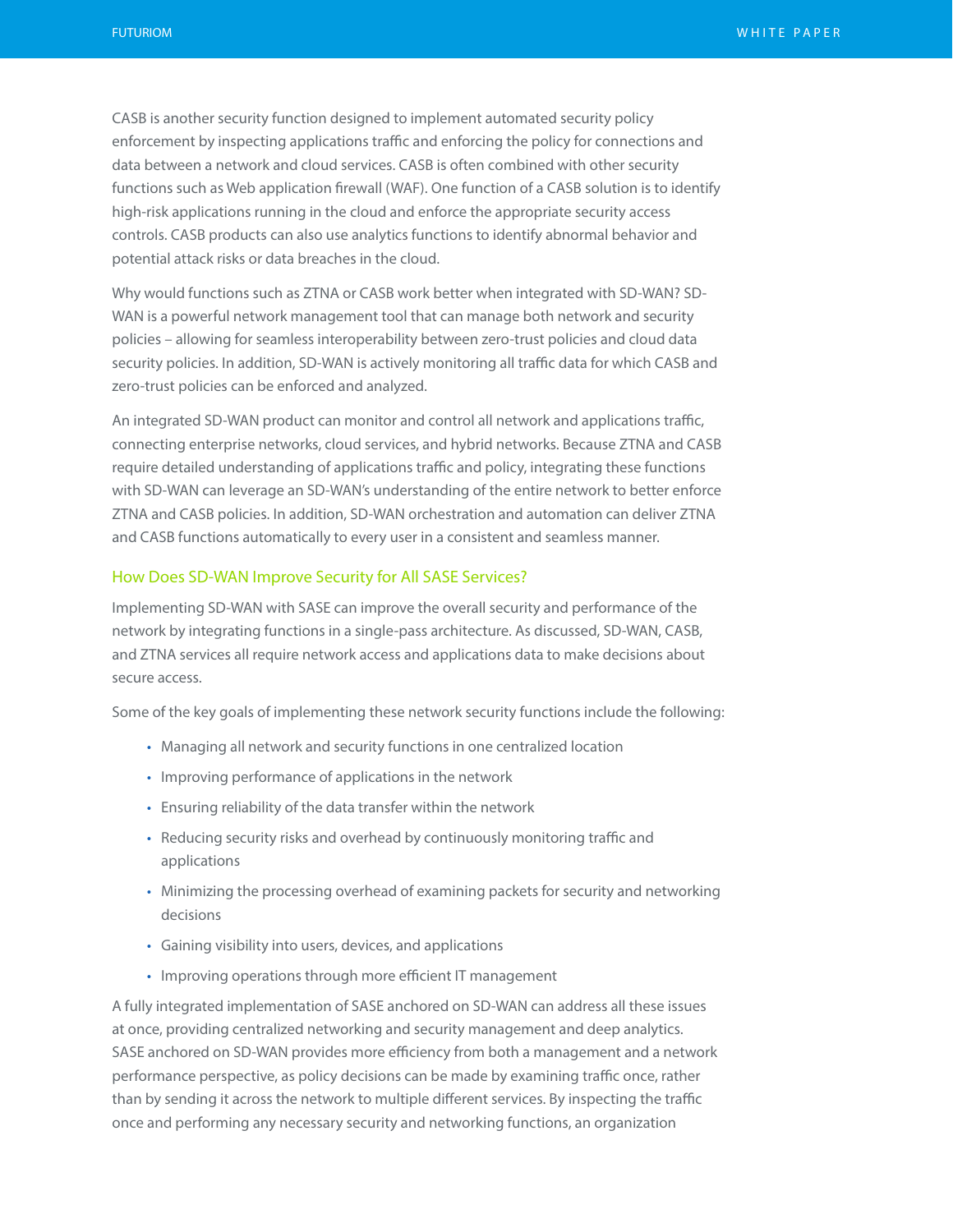reduces the amount the attack surface all while improving the end user experience. This approach is known as a "single-pass" architecture, which processes all packets once for multiple security functions rather than chaining together or connecting disparate services.

The illustration below shows how an integrated SD-WAN platform can process, analyze, and route all applications traffic in a single-pass architecture:



Source: Versa Networks

# VI. Real Life Use Cases – With or Without SD-WAN?

SASE services can be delivered with or without SD-WAN. In fact, that's how many of these security functions emerged – as discrete, cloud-based security services.

A variety of companies provide standalone SASE services such as CASB, FWaaS, and ZTNA without providing SD-WAN connectivity, assuming the customer has their own networking implementation.

## SASE Without SD-WAN

In general, SD-WAN – management of the WAN network – is considered part of the SASE architecture. But in some instances, there are cases where SASE services might be delivered without SD-WAN.

One example would be a large group of remote workers that do not come into an office or use the traditional network. In this case, they may require cloud-based security services such as ZTNA, SWG, or FWaaS that can be used to secure remote connections and applications without hardware needed to access on-premises datacenters. WFH is in fact generating a lot of interest in ZTNA solutions that can be delivered without underlying SD-WAN connectivity. While SD-WAN connectivity will great increase performance of all network traffic, it is not needed in an organization that is fully cloud native and allows for 100% remote access to third-party applications.

# SASE With SD-WAN

#### Use Case: Securing Networks for Branch Offices

The legacy branch office network is increasingly becoming the most plausible target for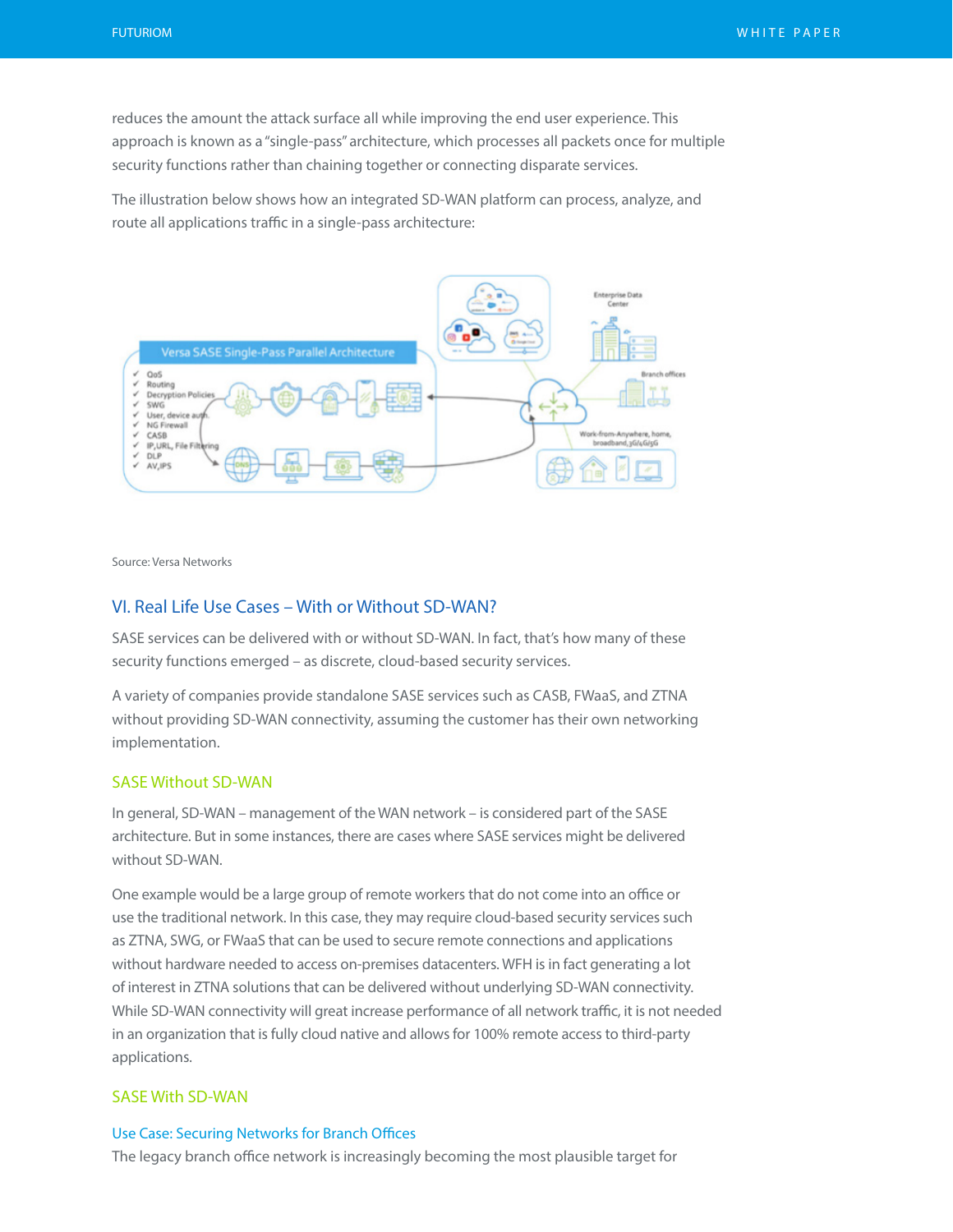cybercriminals. The typical branch has evolved to become the hub of major digital services for both business productivity and customer services. Businesses across multiple industries are adopting direct Internet access to facilitate their multi-cloud services and are offering local guest network-based services, such as guest Wi-Fi. Branch offices are hubs of activity. While disruptive technologies, like the cloud and IoT, have broadened and diversified the attack surface, branch security architectures have not evolved at a similar pace.

IT teams can decide where to run each layer of required security – either on-premises in the branch office, or centrally in the datacenter or co-location PoP. SD-WAN enables centralized control and secure networking for all branch offices. For example, compute-intensive services such as malware sandboxing, intrusion prevention (IPS), and AV filtering can be run centrally, while key branch services such as firewall and secure Web gateway can be run locally, with the overall set of layered security services defined with a simple policy template. With SD-WAN delivered with SASE, organizations can protect their branch office and ensure services can be deployed and capacity can be increased and enhanced with additional functions automatically, without any on-site presence, hardware refreshes, or manual provisioning at every branch office.

#### Use Case: Enabling Hybrid Telework

The growing complexity of networks, especially hybrid networks that blend enterprise networks, cloud networks, and the Internet, is creating a new use case for SASE and SD-WAN to be delivered as one network – allowing for workers to work either on corporate premises or enabling remote teleworking.

An integrated SD-WAN and SASE platform can deliver secure, zero-trust networking to any device, any users, and any application – wherever they may reside. SD-WAN's natural position as a secure overlay can leverage the Internet to help deliver secure networks for hybrid work.

When using SASE without SD-WAN, applications are typically backhauled to either a private or third-party datacenter for traffic inspection and filtering. By using SD-WAN, organizations can provide a secure connection across the Internet that doesn't require any type of security backhaul and ensure that all traffic is using the most optimal path. An integrated SASE and SD-WAN service can build security and ZTNA services between the endpoint and the destination site, providing a fully secure connection with or without the Internet. In addition, policies that just pertain to remote teleworking will be applied based on the different types of connections: ensuring that the right security policy is applied to the right access attempt.

#### Use Case: Providing Unified Communications

Video collaboration and unified communications-as-a-service (UCaaS) have been the expected forms of communication for one-on-one and group meetings. As more employees go-to-office (GTO) and others continue to work from home, video collaboration will become the de facto standard for meetings inside and outside of the office. UCaaS will continue to be a driving factor in network transformation because these services are delivered to business offices and homes via the Internet, which is a best-effort network.

SASE integrated with SD-WAN helps segment this traffic by type and provide mitigation for packet loss, jitter, and delay using error-correcting technologies, dynamic jitter buffering, and link steering mechanisms that deliver a better user experience. Together, they create an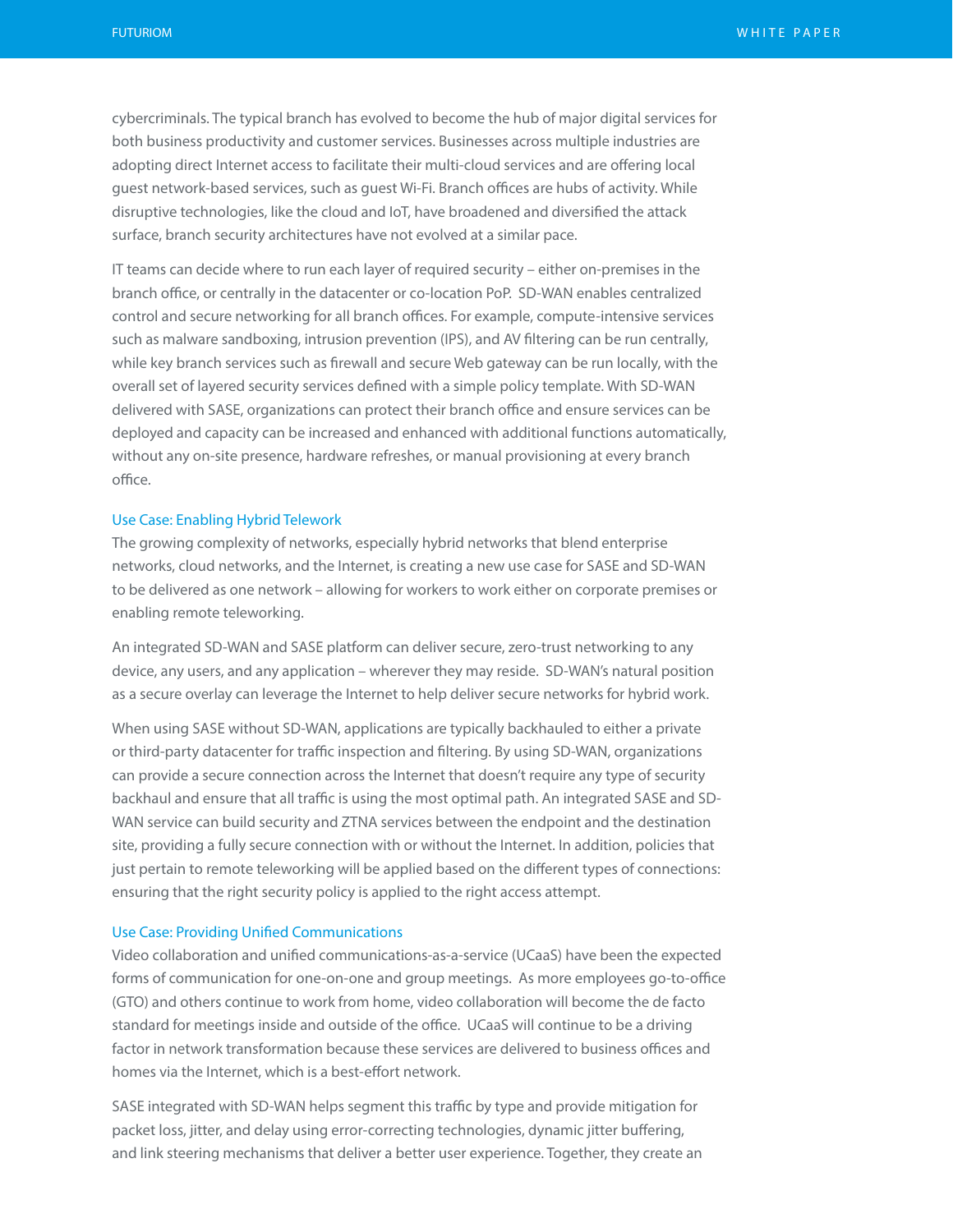expectational experience for video, VoIP, and UCaaS while steering this traffic over the highest capacity, lowest latency link, for superior performance. The availability of technologies such as secure SD-WAN will drive increases in UCaaS in corporate conference rooms and homes.

# Use Case: Optimizing Application Experience for Cloud Services

By combining SD-WAN with a fully integrated SASE stack, organizations can improve the network experience for accessing applications over a variety of networks. SD-WAN with SASE can use a software overlay and application-level visibility to deliver the best experience over any network – whether it's the Internet, MPLS, or the cloud.

Organizations now have a wider range of network resources to reach both enterprise applications and applications in the cloud. They can use secure overlays over the Internet, private networks such as MPLS, or even cloud networks. SD-WAN functionality can be used to gain visibility into specific applications and services giving the potential to route applications over the best networks. By doing so, the application experience is delivered quickly and consistently, allowing the user to have the best experience. Ensuring easy and seamless user experience also promotes adoption of new technology, thus ensuring that shadow IT and human error are kept at bay.

# Use Case: Delivering Multi-cloud Connectivity, Policy Consistency, and Interoperability

Today there is no unified hybrid cloud networking platform that provides optimal connectivity and security across complex multi-vendor ecosystems. Enterprises have been demanding a unified architecture that can normalize the different cloud environments and their respective network and security stacks.

Network managers are increasingly tasked with connecting a variety of networks to multiple clouds using PoPs and cloud on-ramps. By combining SD-WAN and SASE, network overlays can be used to connect diverse and disparate networks in a secure way. In addition, SD-WAN and SASE allow for easy interoperability between different cloud vendors and platforms, ensuring that there is consistent policy enforcement on data no matter where it resides.

As a 2022 Futuriom survey of 120 network managers indicates, respondents are interested in using SD-WAN as a solution for hybrid networking:



Are you interested in a hybrid solution that can accommodate the integration of security and networking convergence at on-premises installations as well as at secure access service edge (SASE) cloud points of presence (PoP)?

<sup>10% 20% 30% 40% 50% 60% 70% 80% 90% 100%</sup> 

| <b>ANSWER CHOICES</b> | <b>RESPONSES</b> |     |
|-----------------------|------------------|-----|
| Yes                   | 83.76%           | 98  |
| No                    | 11.11%           | 13  |
| Not sure              | 5.13%            | 6   |
| <b>TOTAL</b>          |                  | 117 |

FUTURIOM - Futuriom SD-WAN Managed Services Survey 2022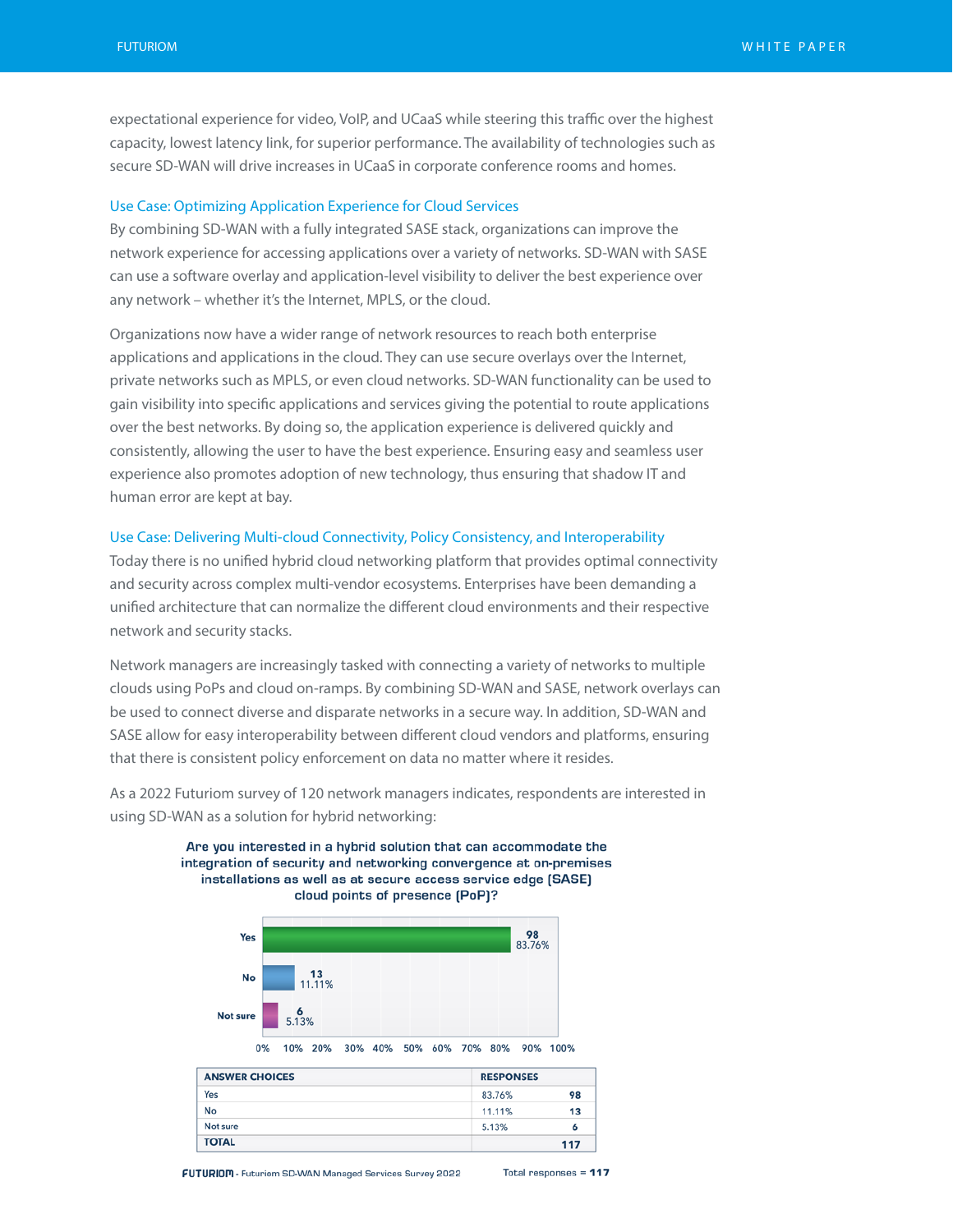In addition to improving and optimizing access to specific cloud services, coupling SD-WAN with SASE can also be used to connect to and build hybrid networks using the best of cloud and Internet resources.

# Use Case: Realizing Real-Time IoT and MEC

The explosion of 5G this past year has created transformational opportunities around smart manufacturing, augmented reality /virtual reality (AR/VR), and more. However, for low latency connectivity, multi-access edge computing (MEC) is an important paradigm to achieve many of these goals. MEC converges network, computing, storage, security, and application capabilities and delivers them seamlessly at the edge. This brings low latency compute as close as possible to users, devices, and things.

However, these advancements open the door to new potential threats and vulnerabilities such as kernel bypass, DDoS attacks on 5G service interfaces, and cyberattacks on the Internet-of-Things (IoT) ecosystem, leading to zero-day exploits, software tampering, and API exploits. Such attacks directly impact service availability, data exfiltration, and information integrity.

SD-WAN anchored SASE will help secure the MEC and IoT gateways in real time by requiring security hardening against API exploitation and the ability to detect privileged escalation within applications. SD-WAN integrated with SASE will help build zero trust holistically across MEC and IoT ecosystems and will be critical to guarantee end-to-end SLA management, contextual security, and visibility.

# VI. Conclusion: Tightly Coupled SD-WAN and SASE Is the Future

A tightly coupled SD-WAN and SASE solution can solve many modern networking and security problems at once. Important security capabilities such as WAF, FWaaS, intrusion detection, URL filtering, and threat management can be implemented in the devices handling SD-WAN traffic, building the security capabilities directly into the network. In addition, an integrated SD-WAN and SASE approach is ideal for today's complex networking architectures because it provides visibility and control to IT administrators. By building secure overlays, traffic can travel more safely over Internet connections directly to cloud services, without the need for backhaul or hair-pinning to another datacenter.

When SASE is built into the SD-WAN, security is ubiquitous and consistent. Security inspection and policy enforcement are enforced across the traditional network, at enterprise branches, and at cloud providers' PoPs. Organizations will see an optimum implementation of SASE with SD-WAN as bringing together connectivity and network security into a single, integrated software solution that provides consistent, centrally managed access and security from anywhere in the world. Organizations will realize that deploying a multi-vendor approach for SASE introduces visibility gaps and security vulnerabilities, and by anchoring SASE to SD-WAN will they achieve optimal connectivity and protection.